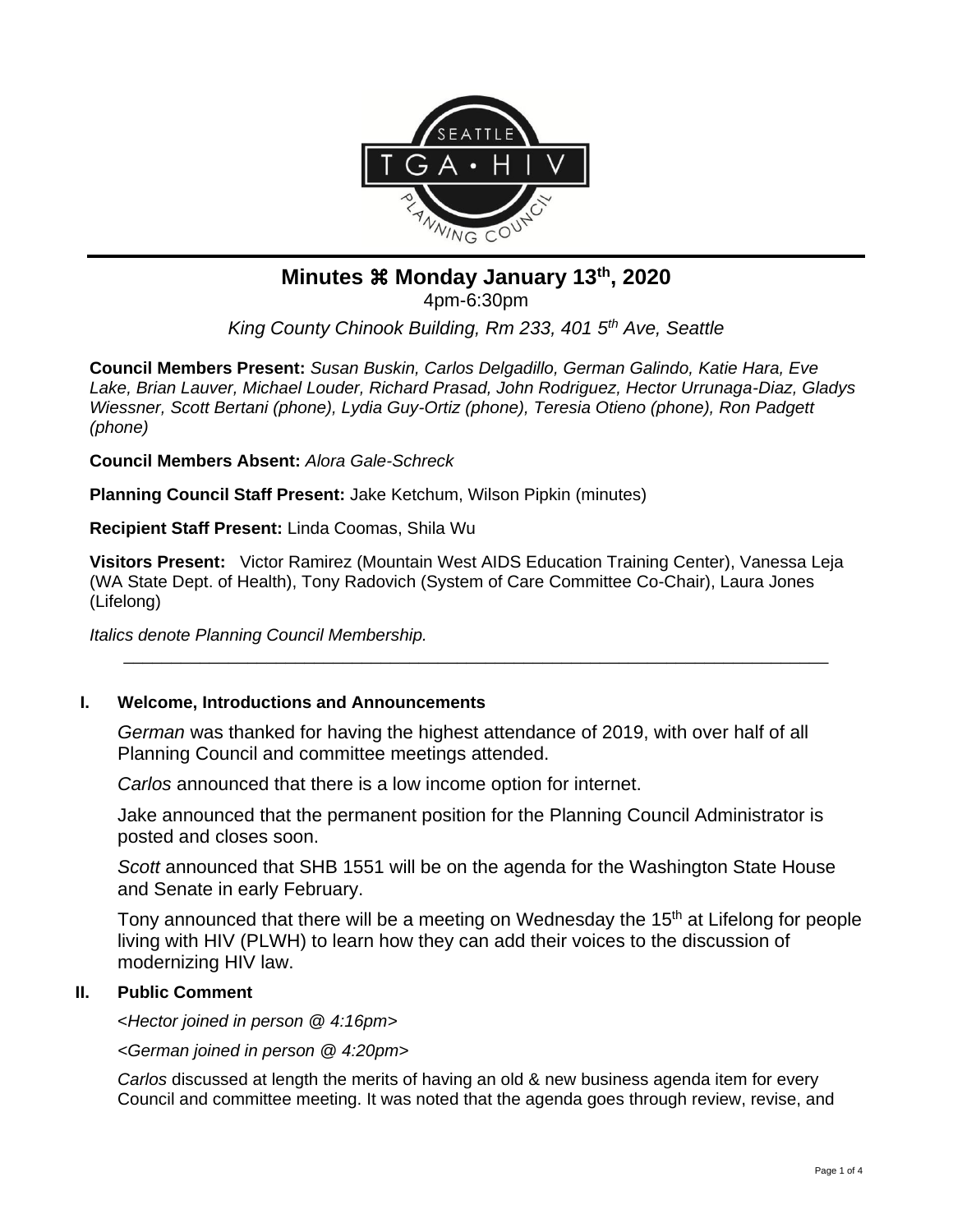approval at every meeting, and this is a great time to take care of business that might need to be added to the agenda.

### **III. Meeting Agenda**

 *The agenda was approved as written by acclamation.*

#### **IV. Meeting Minutes**

Dennis Saxman's name was misspelled, and there was a clarification on wording that WA State Dept. of Health (DOH) asked the Planning Council to consider adding medical case management back into their prioritization and allocation process.

 *The December minutes were approved as amended by acclamation.*

#### **V. Recipient Report**

It was stated that programmatic and fiscal site visits have all happened. 2020 award letters have been sent out, and the Recipient team is working to get everything in place for contracts. The Provide database is on track to launch in April, and there will be a number of trainings to facilitate the rollout. For questions or information on the Ryan White Services Report (RSR) contact Marcee Kerr.

#### **VI. Executive Committee Report**

It was stated that the idea to rearrange the meetings was discussed, as well as the vacant cochair positions.

It was stated that there will be a new member orientation (NMO) next month.

#### **VII. Needs Assessment, Priority Setting & Resource Allocation Committee Report**

It was stated that the Recipient needs permission from the Council to be able to move underspent funds around to different service categories within contracts. This allows for spending out the required 95% of formula funds. There was much discussion on why and how sub-recipient agencies underspend and need to reallocate.

#### *MOTION: Susan motioned that Linda be given super powers for the final quarter of the grant year. Michael Seconded.*

*Discussion: It was stated that this is something that is done every year, and this practice is common in grant funded organizations. If formula funds are underspent, there is the penalty of losing the supplemental funds (about \$2 million). It was noted that sub-recipient agencies must submit a justification for the reallocation, and the Recipient approves it. There were frustrations expressed around how it could be possible that there is so great of a need, and yet sub-recipients underspend. It was noted that it might be valuable to know where the money is not being spent and why.*

#### *The motion passed with the following vote:*

■ In favor – 15 – *Katie, Michael, Gladys, Eve, Hector, German, John, Susan, Brian, Richard, Carlos, Lydia, Ron, Teresia, and Scott*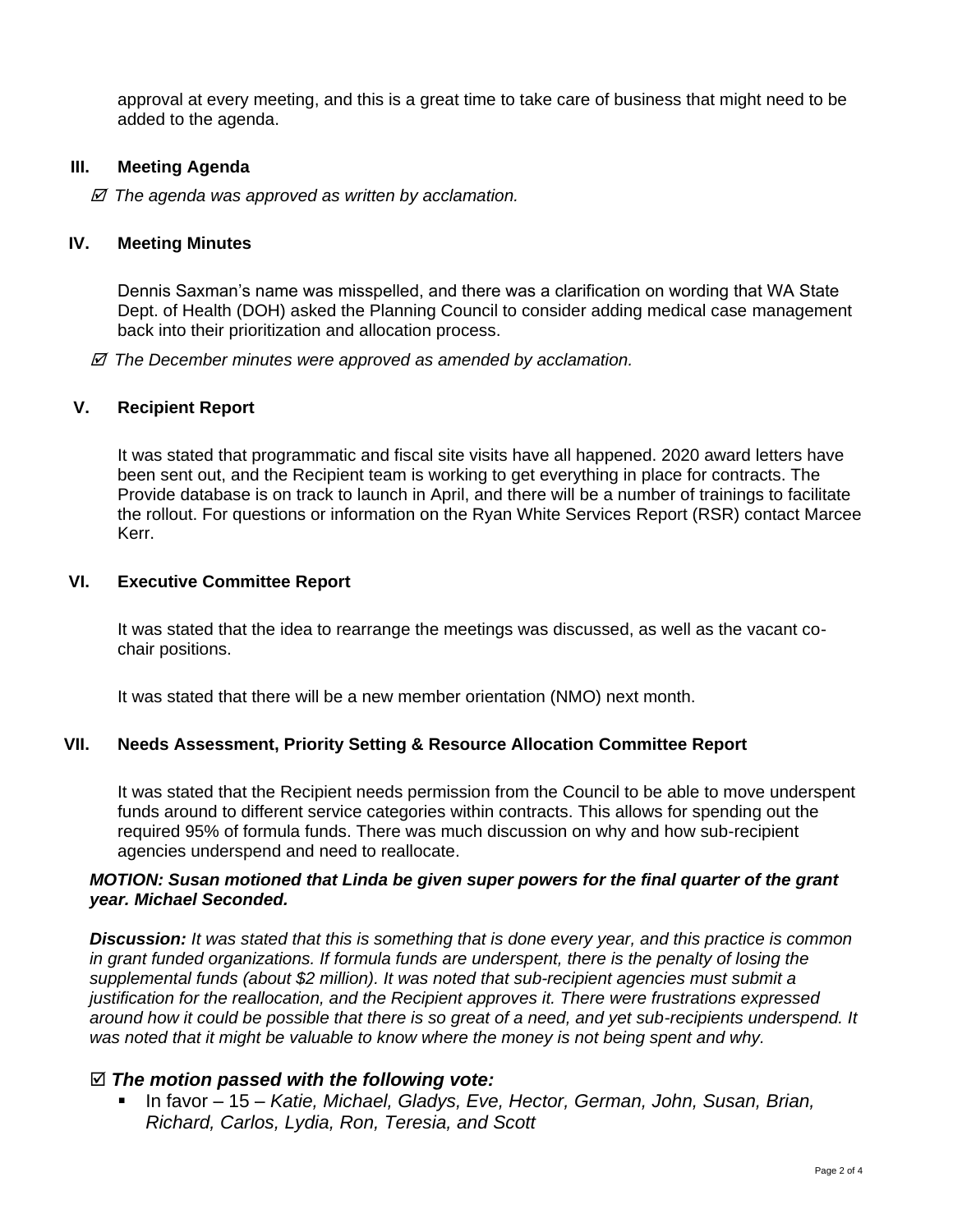- Opposed -0-
- Abstaining -0-

# **VIII. Membership/Operations Committee Report**

It was stated that the bylaws are very close to finalization, the remaining work item is waiting for input from the System of Care Committee. Once the Committee approves the bylaws, they will move to the Council for approval. The next project after the bylaws is the policies and procedures. The Council is always on the lookout for more participation of PLWH, and are also in need of provider of mental health services.

# **IX. +Caucus Report**

It was stated that the +Caucus is pushing to make Planning Council meetings barrier free, including requesting interpreter services. The +Caucus is still working on their brochure which will hopefully be finalized at the February meeting. The work plan for 2020 was discussed, and it was noted that the work plan is a living document that will change as needed. The main purpose of the work plan is to help accomplish the things that need to get done.

# **X. System of Care Committee Report**

It was stated that there was no December System of Care Committee meeting. They are still working on the General Standards, with the current topic being language and culture. They are still in need of a co-chair.

# **XI. 2020 Financial Disclosure**

It was stated that the paperwork is necessary for all boards and commissions members to ensure they do not stand to gain financially from the decisions made.

# **Action: Wilson will send out information for how to log into Planning Council email to** *Brian, Scott, Carlos, and Teresia.*

# **XII. Planning Council work for 2020**

It was stated that the Council should brainstorm any trainings or presentations they might want for 2020. It was noted that trainings and presentations should be at the end of meetings. It was stated that there is funding in the budget to for a few to attend the annual Ryan White Conference in Washington D.C.

Topics requested for the Council included:

- Anti-bias/anti-racist training
- Disparities and inequities in the system of care
- Cultural competence
- Fighting stigma for PLWH